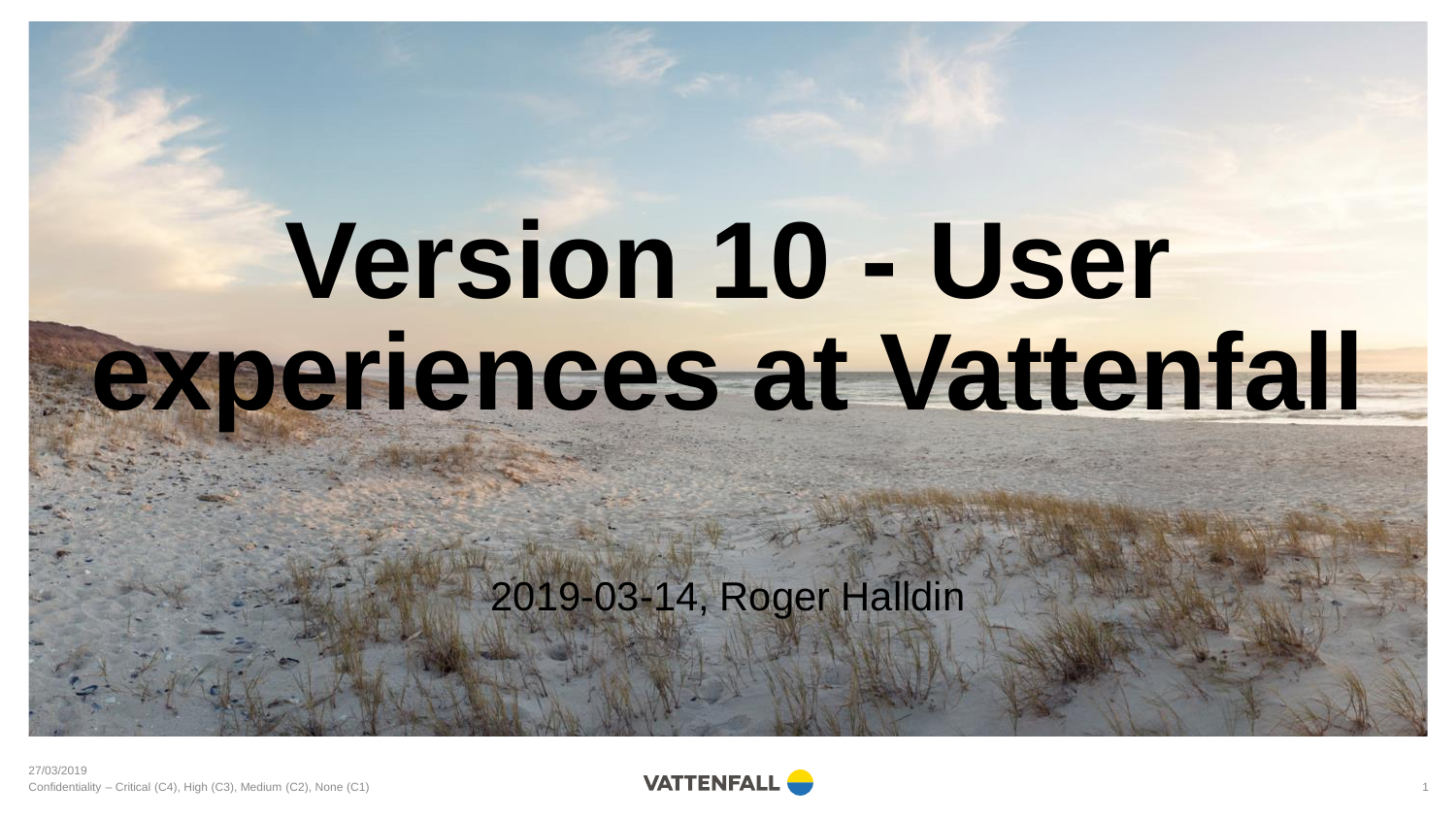

- **1. History of EMPS at Vattenfall**
- **2. Data handling with Python and Power BI**
- **3. Some thoughts regarding V.10**

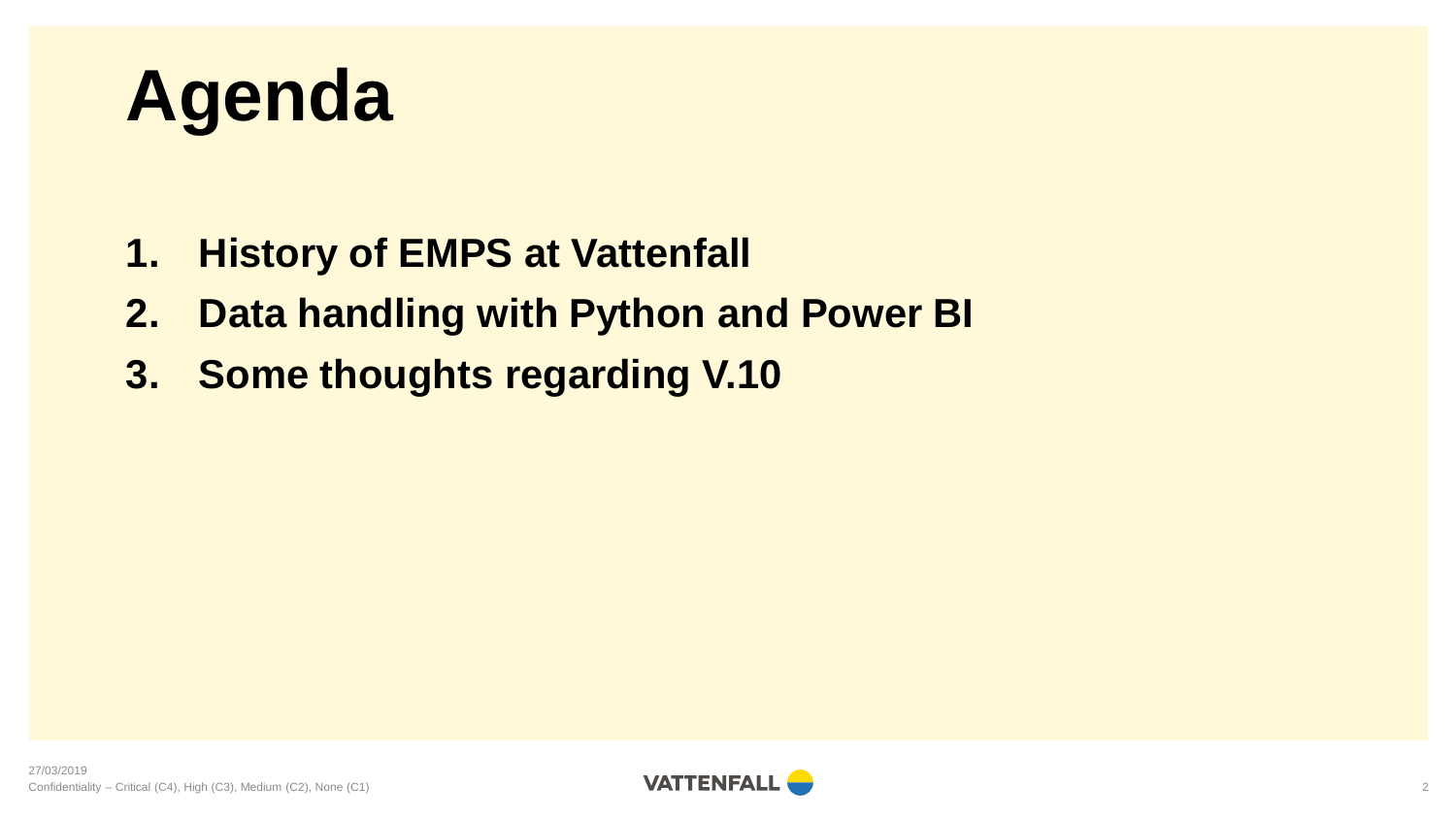## **History of EMPS at Vattenfall**

- Vattenfall have used EMPS since the 90's
- All the experienced users (+15 years of EMPS) are retired
- New users with other requirements for development as well as programming knowledge
- Need for streamlining and automatisation and more time for analysing

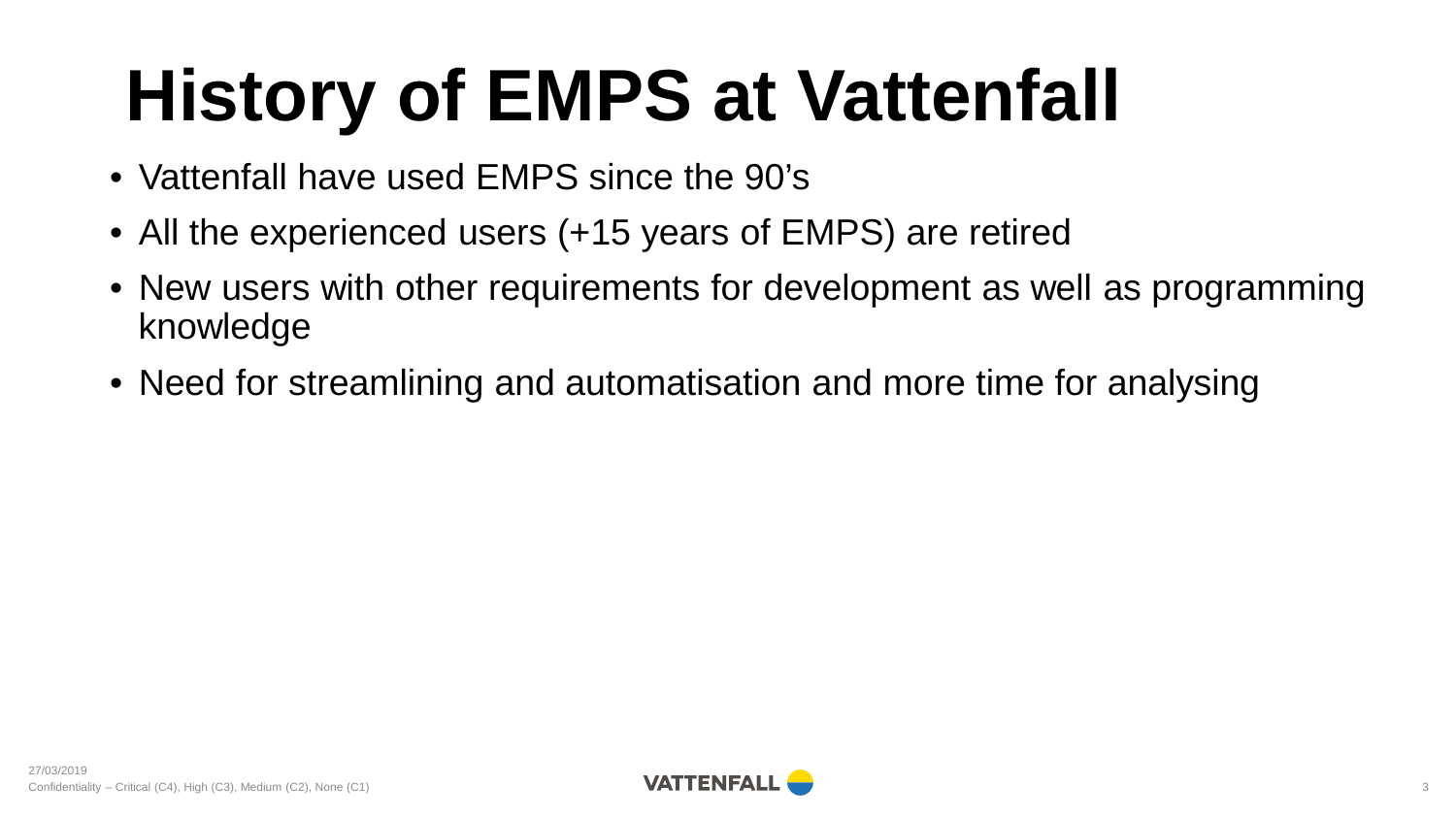## **In the beginning…**

- Running EMPS from dos-prompt
- Some Fortran code to help running and small scripts
- Excel for indata and results
- A lot of manual work, copy and paste



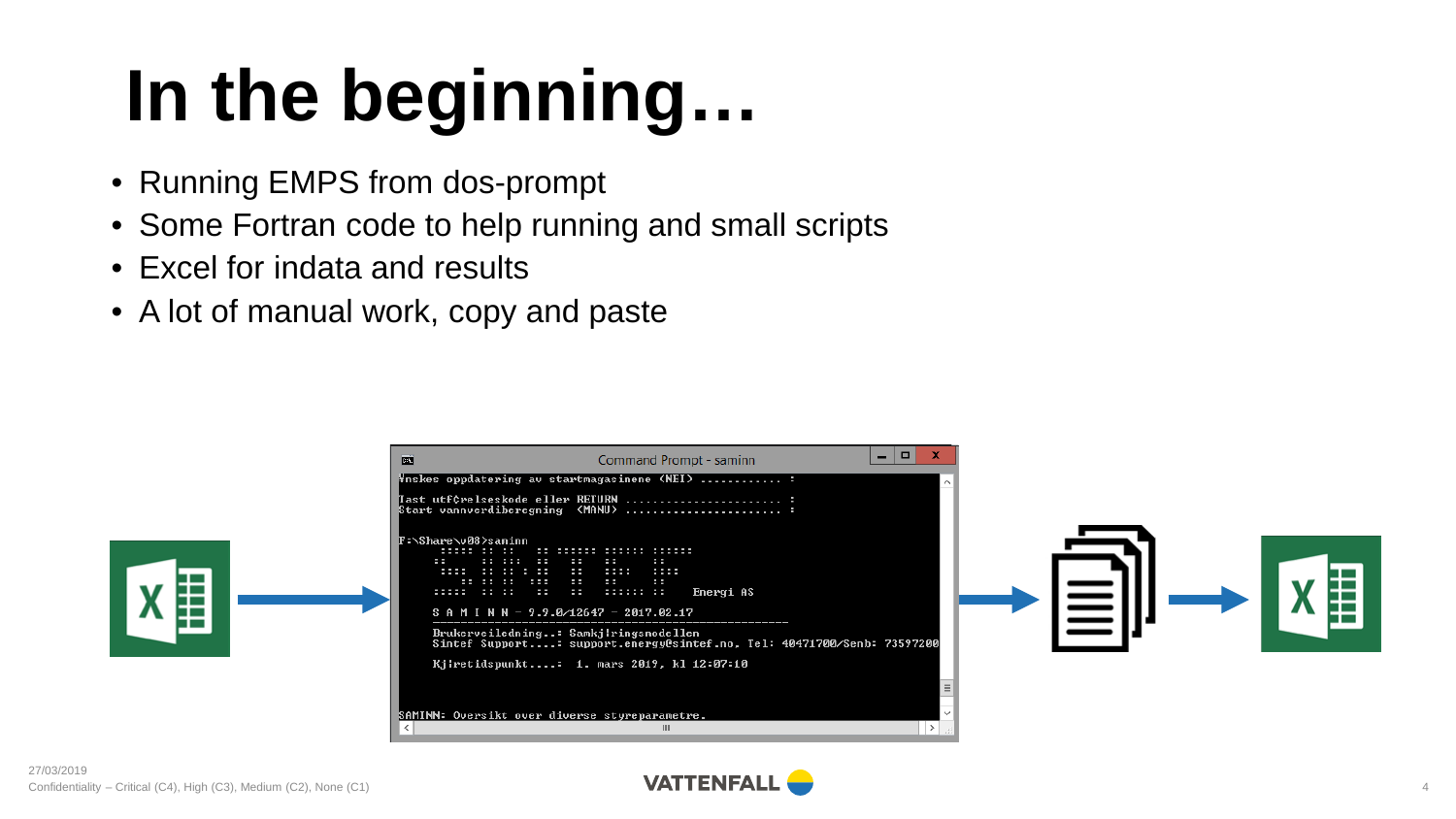## **Second step**

- Excel to steer EMPS with VBA and PowerShell
- Results in Excel
- Most input data automated from db
- Run in cloud



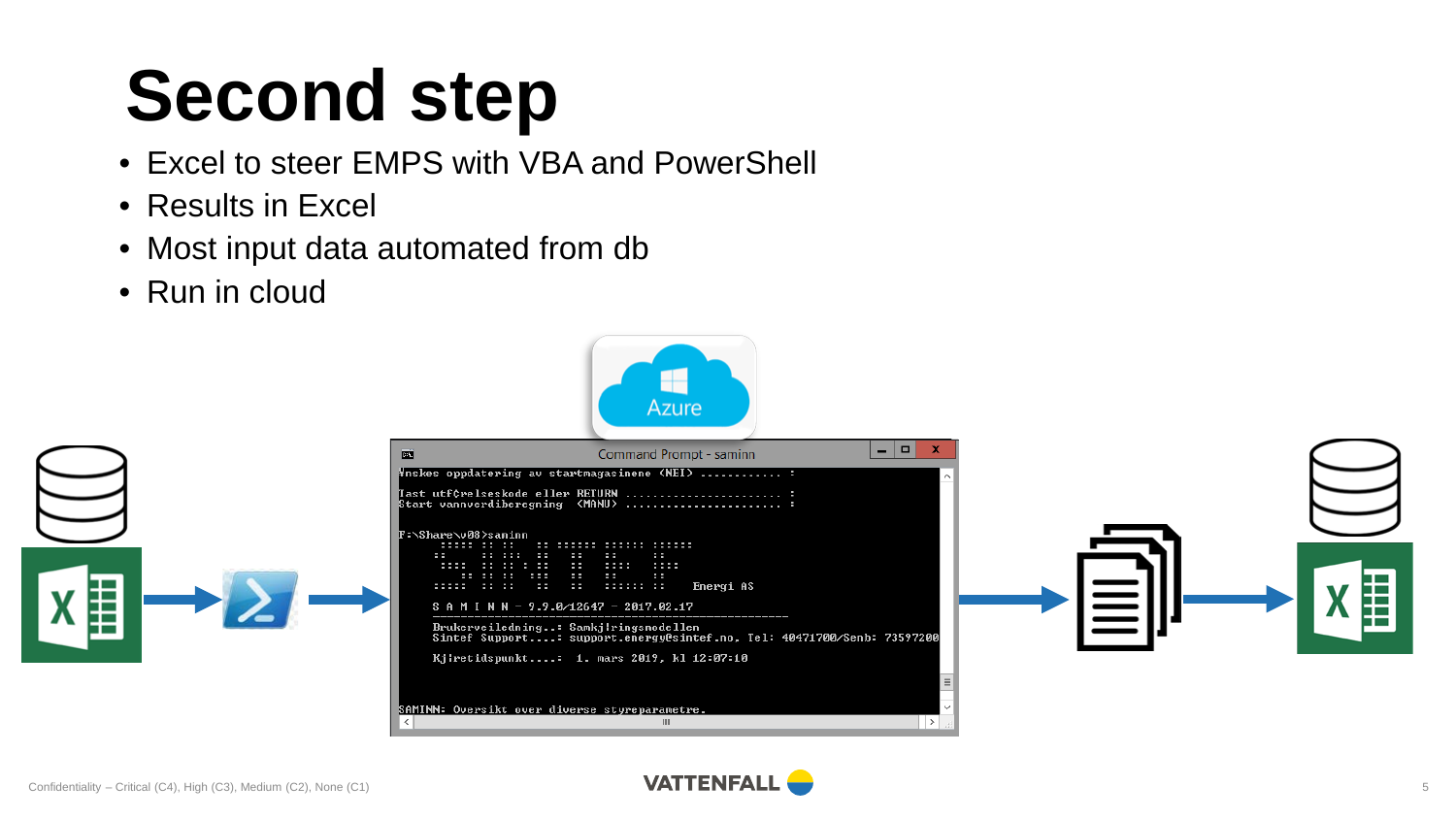## **Third step**

- Database and Excel for data input
- Use Python for data import, transformation and validation
- Run in cloud
- Possible for more automatic runs, data checking and transformations

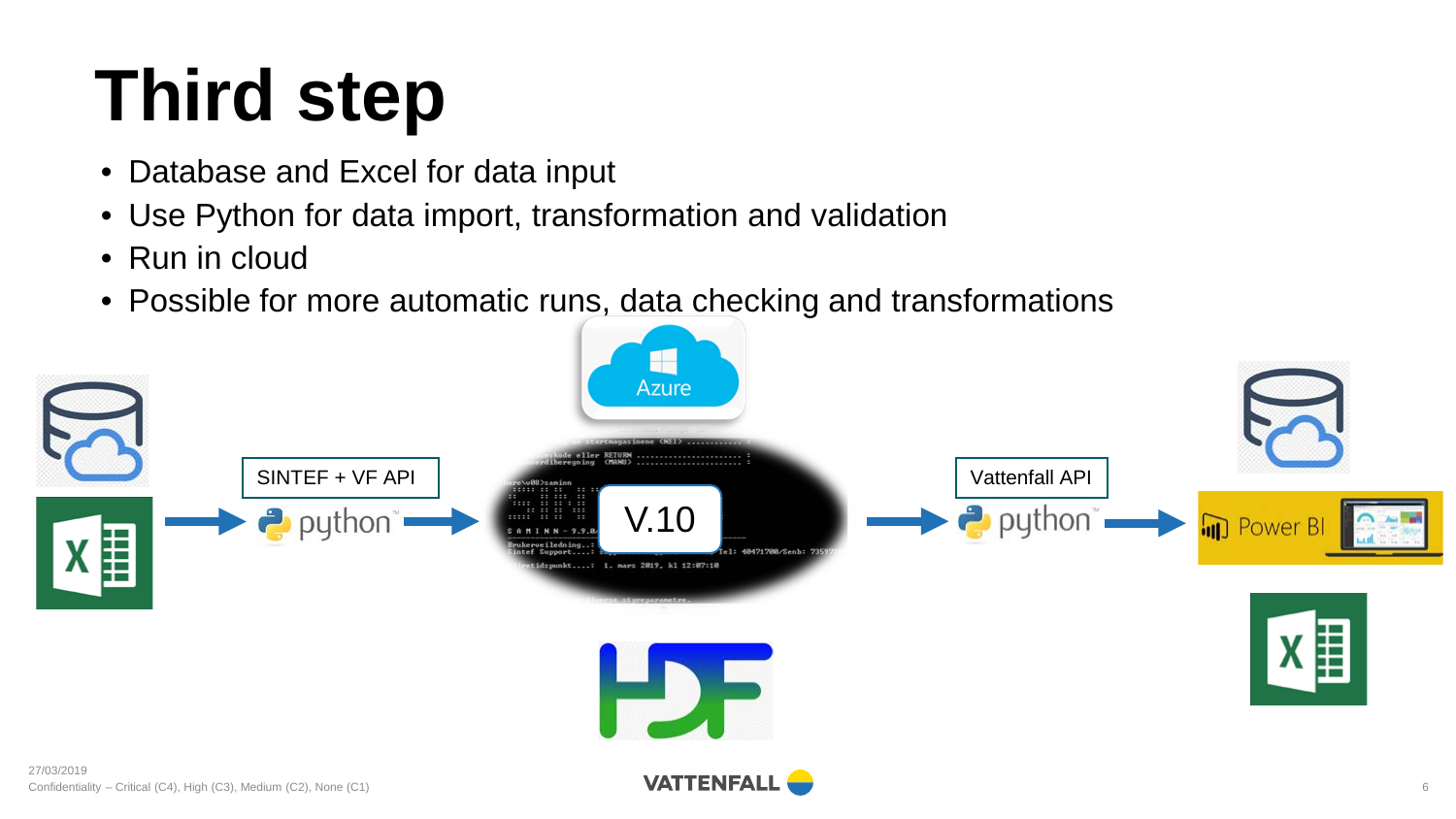## **What is HDF5?**



| EF          | ×<br>o<br><b>HDFView 3.0</b>                                                                                                                                       |
|-------------|--------------------------------------------------------------------------------------------------------------------------------------------------------------------|
| <b>File</b> | Window Tools<br>Help                                                                                                                                               |
|             | $\mathbb{B}$ minimum $\bullet$ minimum $\bullet$                                                                                                                   |
|             | Recent Files   F:\Share\v38_v10\model.h5<br>Clear Text<br>v                                                                                                        |
|             | ⊿ <mark>isi</mark> model.h5<br>▲ area_connections<br>■ connections<br>   number_of_connection<br><b>iii</b> area names<br>› ല hydro_data<br>> <b>□</b> market_data |
|             | area_names_at_/ [model.h5_in_F:\Share\v38_v10] [dims0, start0, count53, stride1]                                                                                   |

| <b>ISE</b>                                               | HDFView 3.0                                                        | $\Box$<br>×  |
|----------------------------------------------------------|--------------------------------------------------------------------|--------------|
| File:<br>Window Tools Help                               |                                                                    |              |
| $-205$<br>ട്റ്                                           |                                                                    |              |
| Recent Files   F1ShareW38_v10\detsimres.h6               |                                                                    | v Clear Text |
| - 5 detsimres.h5                                         |                                                                    |              |
| · area_results                                           | $\Box$<br>wal at /area_results/hydro_prod/ [detsimres.h5 in F1 =   |              |
| <b>C</b> bypass                                          | Import/Export Data Data Display<br>Table                           |              |
| Contently_used_for_p<br>- Nydro_prod                     | $\bullet$ $\bullet$ $\circ$<br>$\Rightarrow$<br>m<br>7149          |              |
| <b>Inval</b>                                             | 0-based                                                            |              |
| Capumped_energy                                          | $00 =$<br>0.12366864<br>in.<br>$\overline{a}$                      |              |
| <b>Ca</b> reservoir                                      | 2<br>3<br>Δ<br>$\Box$                                              |              |
| > Ca spillage                                            | 1.0825182 13.811245 9.272611<br>6.04132030<br><b>GOICERTA</b>      |              |
| > Ca hydro_module_results<br>Caresult_description        | 0.11392 1.9272989 13.58111 7.818754<br>7.18037<br>$\Omega$         |              |
|                                                          | 1.0925667 13.848551 8.892175<br>0.49747<br>750143240<br>2          |              |
|                                                          | 0.15322 1.252624 13.772715.9.2745495 7.545603<br>8                 |              |
|                                                          | 0.10518<br>1 347694 13 4517 8 49471<br>7564943<br>и                |              |
|                                                          | 0.0939603 1.4400839 13.767516 9.290678<br>5.815598<br>5<br>$\circ$ |              |
| $\rightarrow$<br>$\left\langle \cdot \right\rangle$<br>m | 0.06977  1.526193313.89226 17.12544 5.84107<br>6<br>$\circ$<br>Ł   |              |
| HDFView root - C:\Program Files\H                        |                                                                    | $\hat{c}$    |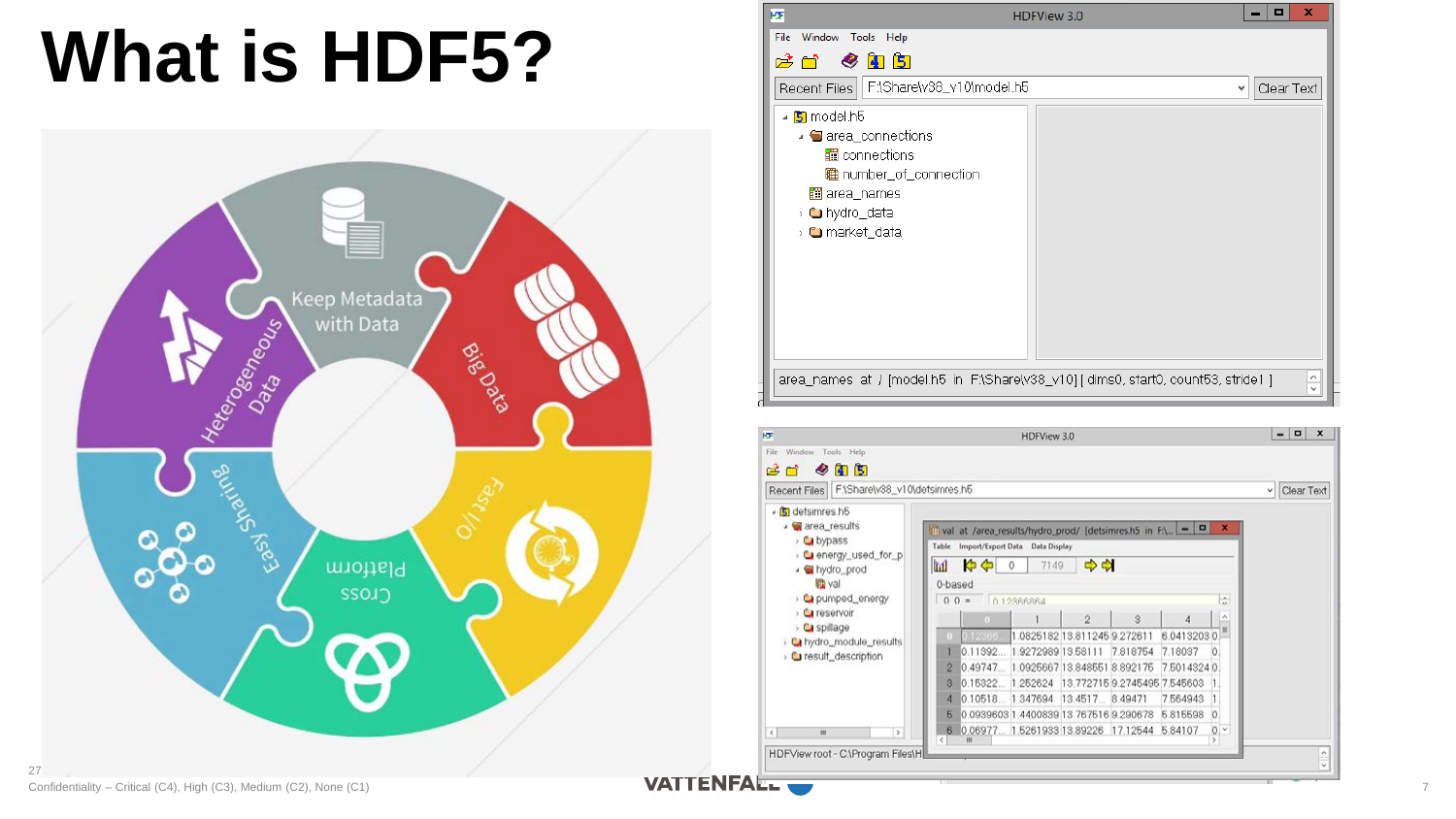• A few lines of code to get data into dataframe (results)

```
4 import samres
5 sr = samres.SamResData('f:/share/v38_v10', startYear = 2018)
6 hydroProd = sr.GetHydroProduction()
```

| $\ddot{\infty}$ |        | hydroProd - Dictionary (30 elements) |             |                                 | 囲 |            |           | Area      | <b>DataFrame</b> |       |
|-----------------|--------|--------------------------------------|-------------|---------------------------------|---|------------|-----------|-----------|------------------|-------|
|                 |        |                                      |             |                                 |   | Index      |           |           |                  |       |
|                 | Kev    | Type                                 | <b>Size</b> | Value                           |   | 2018-09-17 | 15,07837  | 10.093191 | 2.7716193        | 2.771 |
|                 | Area 1 | DataFrame                            | (7150, 51)  | Column names: 0, 1, 2, 3, 4, 5, |   | 00:00:00   |           |           |                  |       |
|                 |        |                                      |             | 10, 11, 12, 13, 14, 15, 16      |   | 2018-09-17 | 3.7614331 | 3.7294638 | 3.758771         | 3.739 |
|                 | Area 2 |                                      |             | Column names: 0, 1, 2, 3, 4, 5, |   | 08:00:00   |           |           |                  |       |
|                 |        | <b>DataFrame</b>                     | (7150, 51)  | 10, 11, 12, 13, 14, 15, 16      |   | 2018-09-17 | 18.84796  | 18.647314 | 18.793852        | 18.69 |

- Class SamResData simple and generic
	- areas, time resolution and so on read from .h5 and thus generic
		- Example changing from 5 time steps to hourly will not change any code
		- Example Adding new cable or thermal plant will not change any code

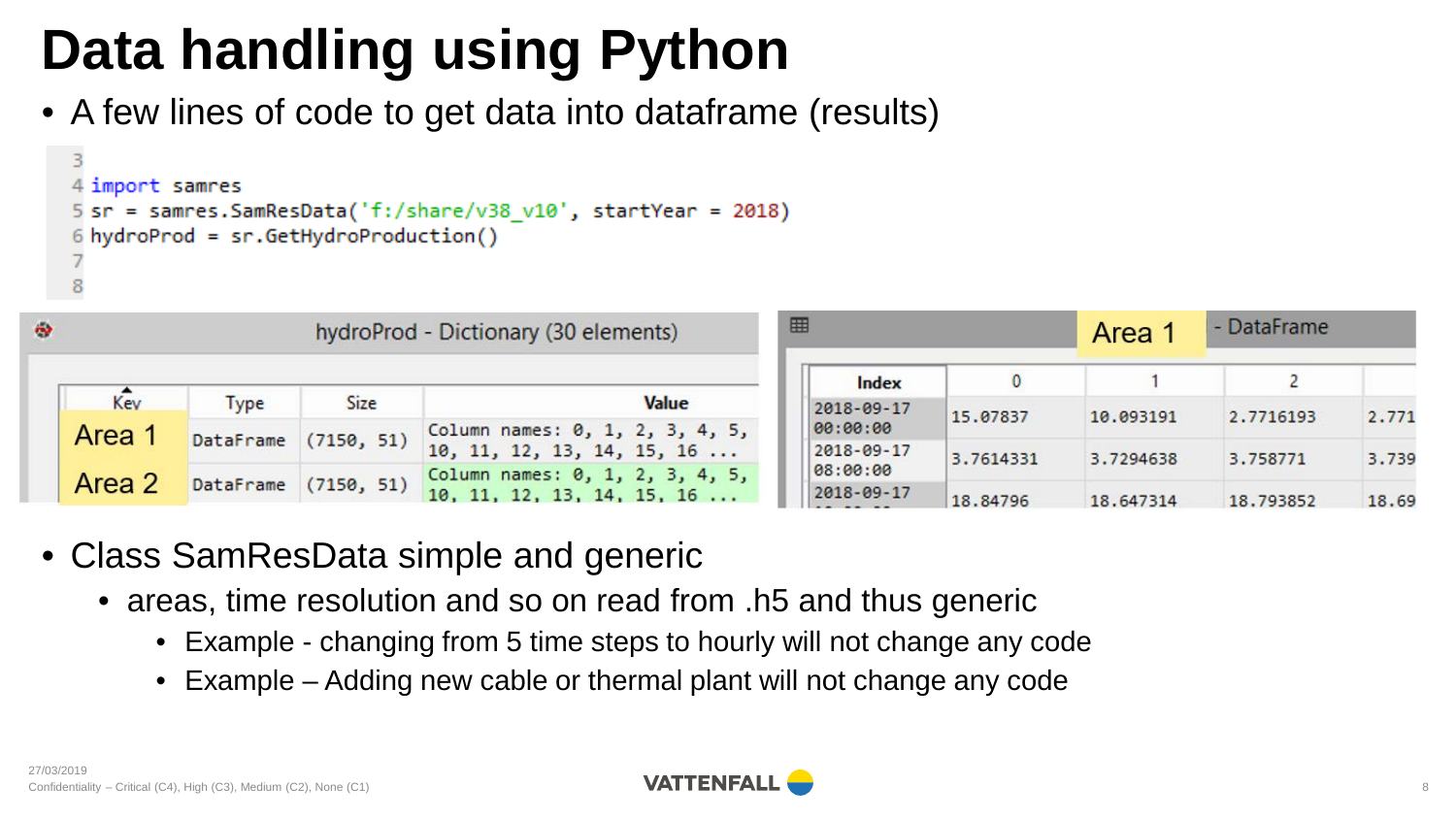• A few more lines of code for typical aggregation:

```
9 import timeseries emps
10
11 ts =timeseries emps.TimeSeriesAgg()
12 areaMapping = pd.read csv('F:/Share/Python/V10/EFI AREAS.csv',
13
                             sep = ';', usecols = [1,2])14
15 df = ts. AverageWeekly(hydroProd, areaMapping, allScenarios = True)
16 df.to csv( 'F:/Share/Python/V10/eb hydro.csv', sep=';', index = False)
17
```
- Getting data and creating files less than 30 seconds
	- Demand, hydro, wind, thermal, exchange, inflows, reservoirs
	- Aggregated to NP areas, weekly, all scenarios

|     | A          | B        | c                 | D        |
|-----|------------|----------|-------------------|----------|
| 1   | Date       | Scenario | Area              | Value    |
| 2   | 2018-09-17 |          | 0 NO1             | 266.1899 |
| 3   | 2018-09-24 |          | 0 NO1             | 248.5359 |
| 4   | 2018-10-01 |          | 0 NO1             | 238.4353 |
| 5   | 2018-10-08 |          | 0 NO <sub>1</sub> | 267.6642 |
| 6   | 2018-10-15 |          | 0 NO <sub>1</sub> | 231.1942 |
| 7   | 2018-10-22 |          | 0 NO1             | 190.2348 |
| 8   | 2018-10-29 |          | $0$ NO1           | 197.8166 |
| 9   | 2018-11-05 |          | 0 NO1             | 194.3877 |
| 10  | 2018-11-12 |          | $0$ NO1           | 227.8059 |
| 11  | 2018-11-19 |          | $0$ NO1           | 240.0385 |
| 12  | 2018-11-26 |          | $0$ NO1           | 194.8824 |
| 13  | 2018-12-03 |          | $0$ NO1           | 194.5456 |
| 14  | 2018-12-10 |          | $0$ NO1           | 192.5084 |
| $-$ | -------    |          | <b>ALC: NO</b>    | -------  |

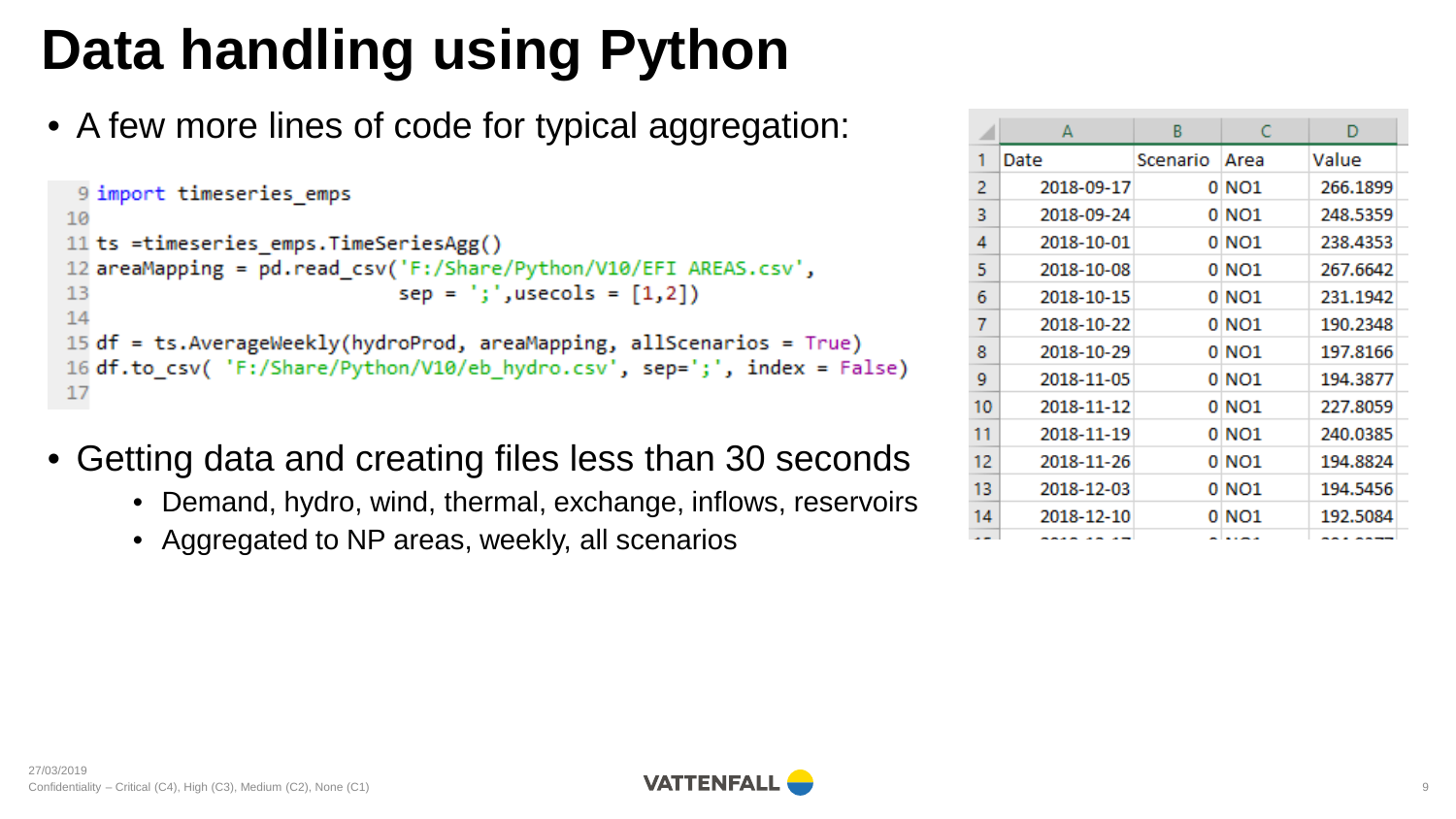#### Input Data

• A few lines of code to get capacity for line and modify it:

```
3 import model data
 4 import datetime
 6 model = model data.ModelData('F:/share/v38 v10')
 7 powerlines = model data.PowerLines(model)
 8
 9 cap = powerlines. GetCapacity (21)
10 outage = [{'From':datetime.datetime(2018,1,1), 'To':datetime.datetime(2018,1,12), 'Value': 300.0}]
11 powerlines.ModifyCapacity(21, outage)
12 powerlines.SaveCapacity()
1314
-15
```

| 睜                      |      |
|------------------------|------|
| Index                  | 0    |
| 19:00:00               |      |
| 2018-01-11<br>20:00:00 | 300  |
| 2018-01-11<br>21:00:00 | 300  |
| 2018-01-11<br>22:00:00 | 300  |
| 2018-01-11<br>23:00:00 | 300  |
| 2018-01-12<br>00:00:00 | 300  |
| 2018-01-12<br>01:00:00 | 1950 |
| 2018-01-12<br>02:00:00 | 1950 |
| 2018-01-12             | 1950 |

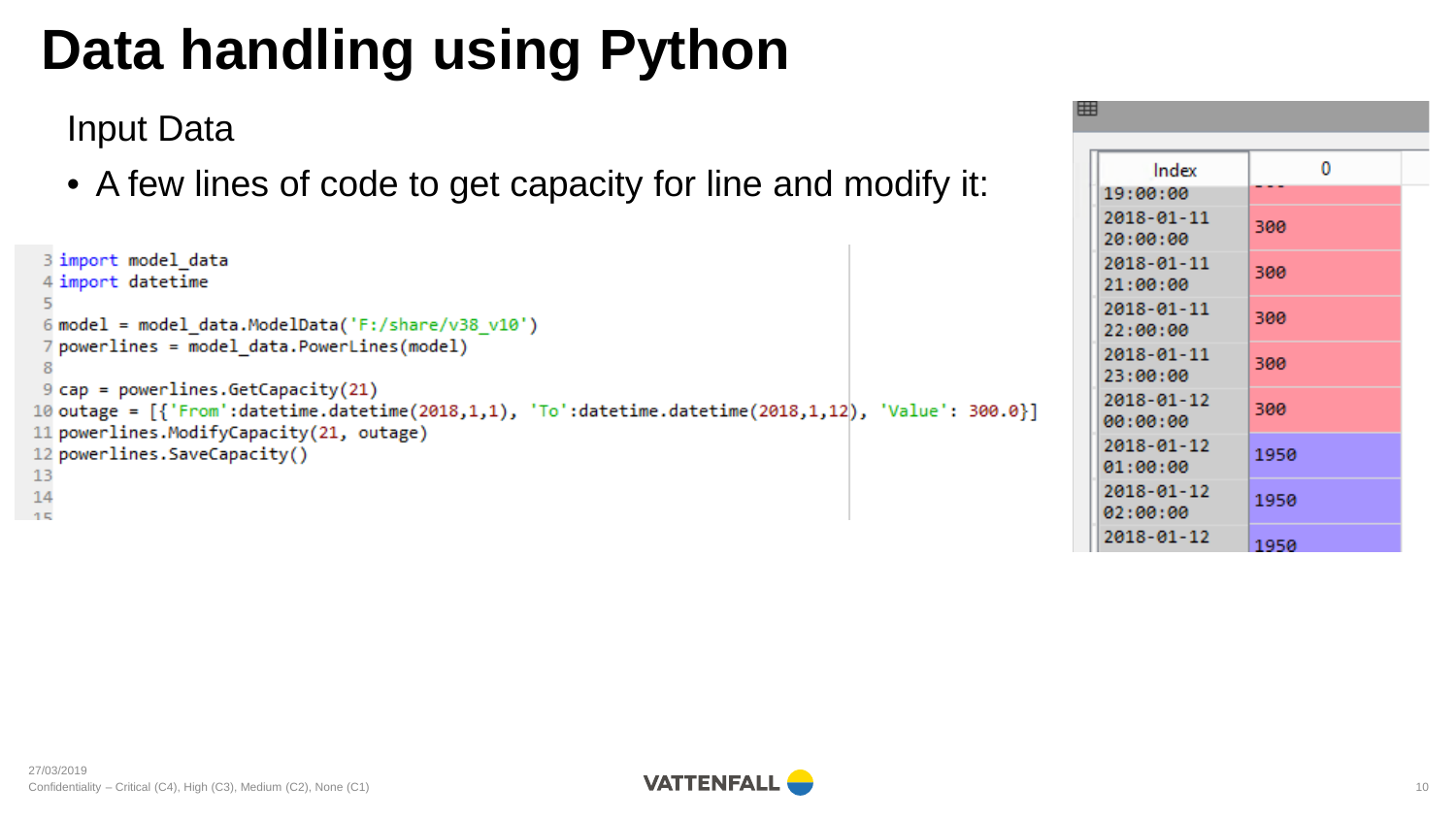- Class PowerLines uses Sintef's API
	- Functionality to fit most common tasks, initiation is reading all lines and capacities



- Added functionality:
	- Get capacity from one area to another by name (both directions)
	- Modify capacity for a list of from/to dates (as in example)
	- And so on...

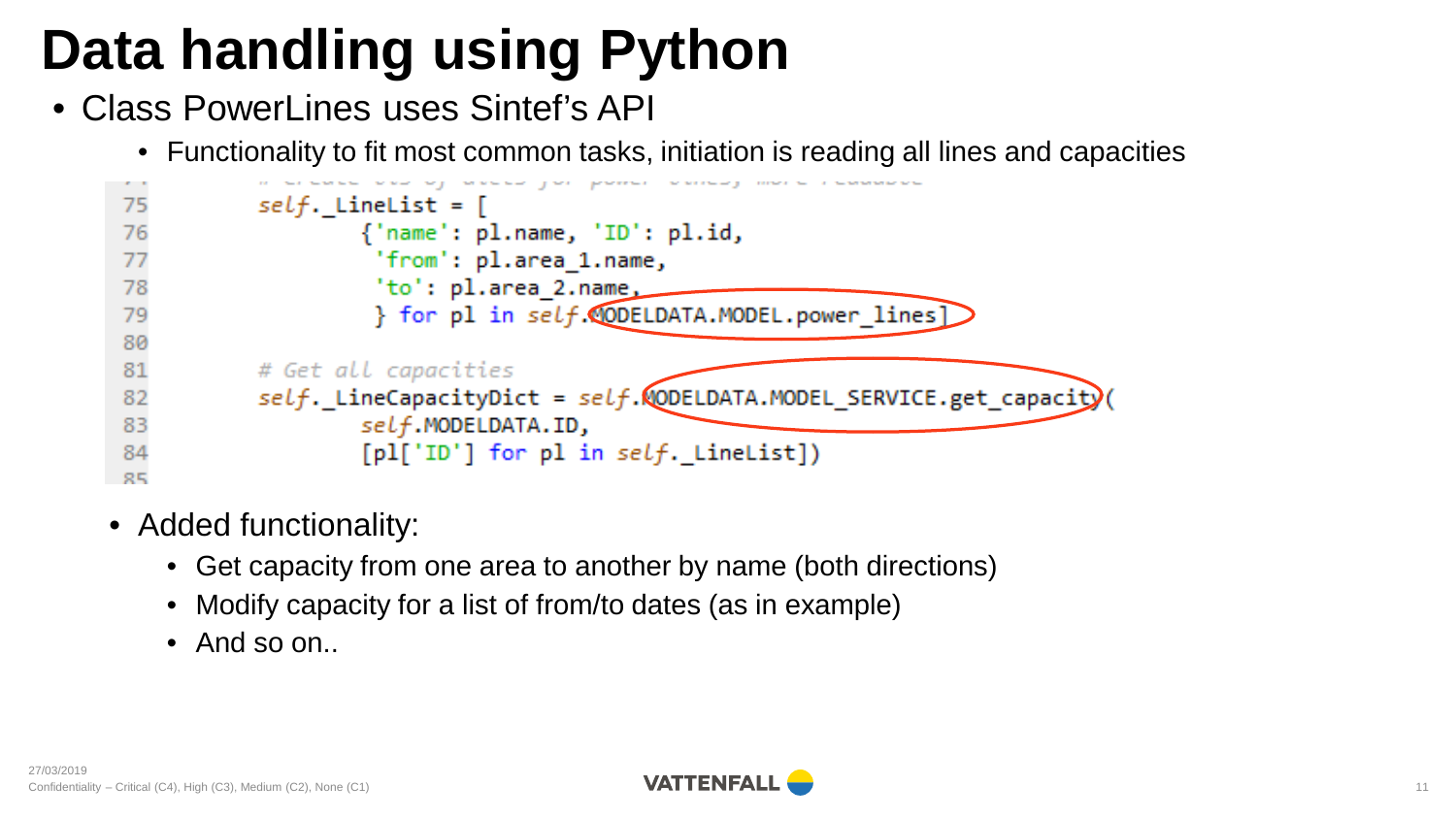## **Result Handling: Basic Components of Power BI**

#### **Power BI Desktop**

Locally installed application to develop reports and dashboards

#### **Power BI Service**

Cloud based SaaS (Software as Service) to share Live Dashboards & Interactive Reports across the organization

#### **Power BI Mobile**

Up-to-date, touch-enabled mobile access to business information

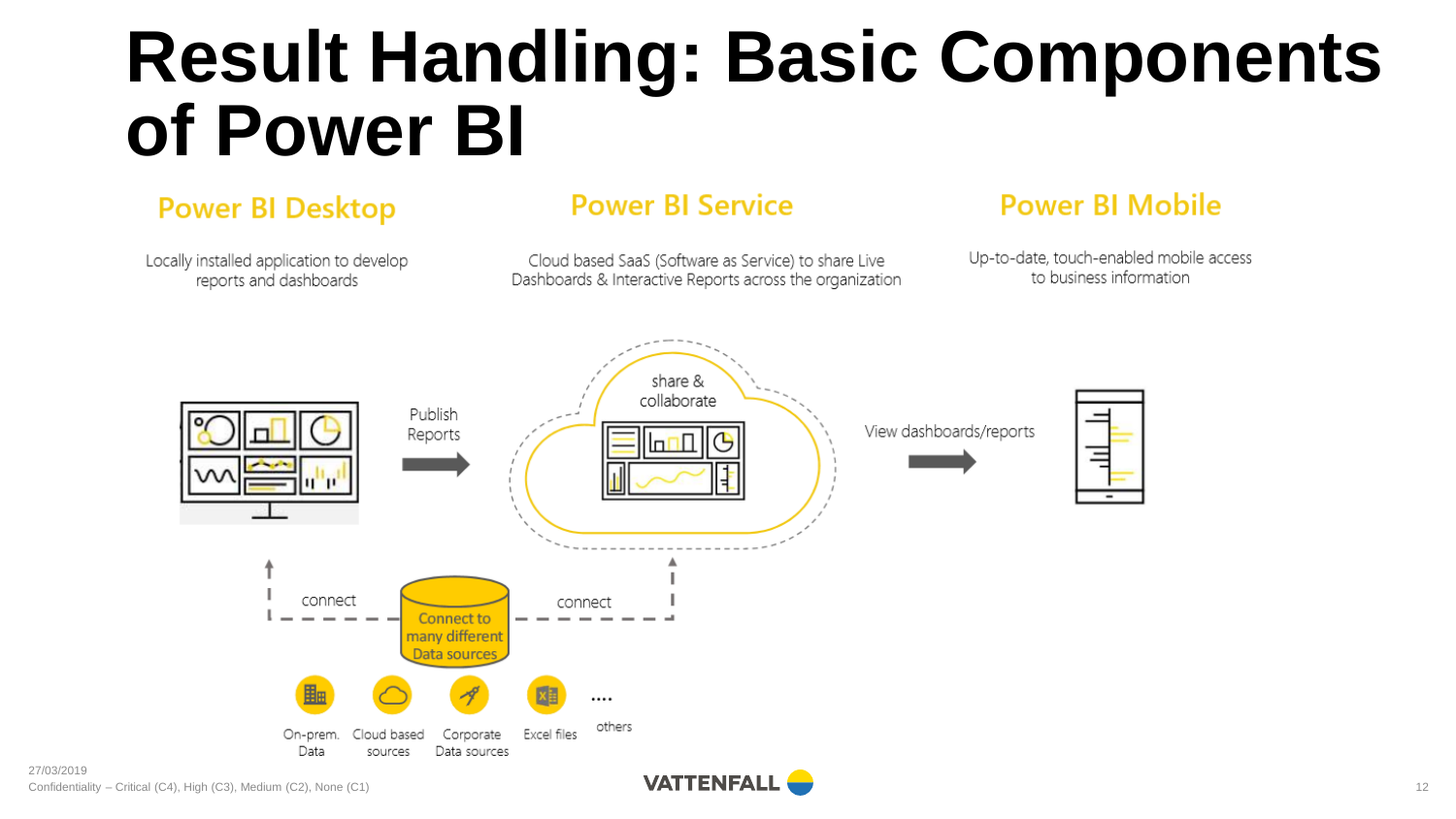#### **Result Handling: Power BI Desktop – How biuld your own report**



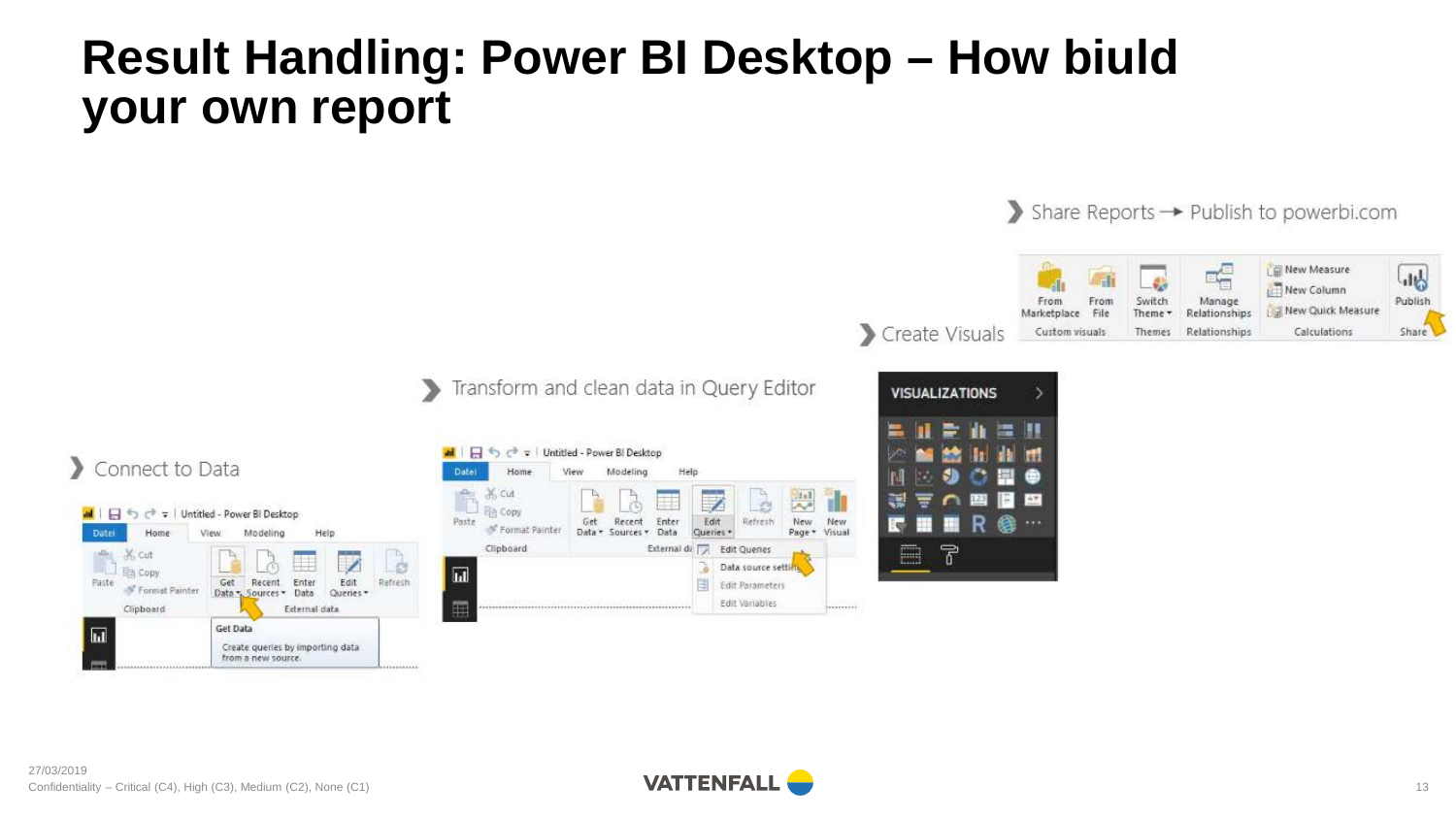#### **Examples of analysing result in Power BI**



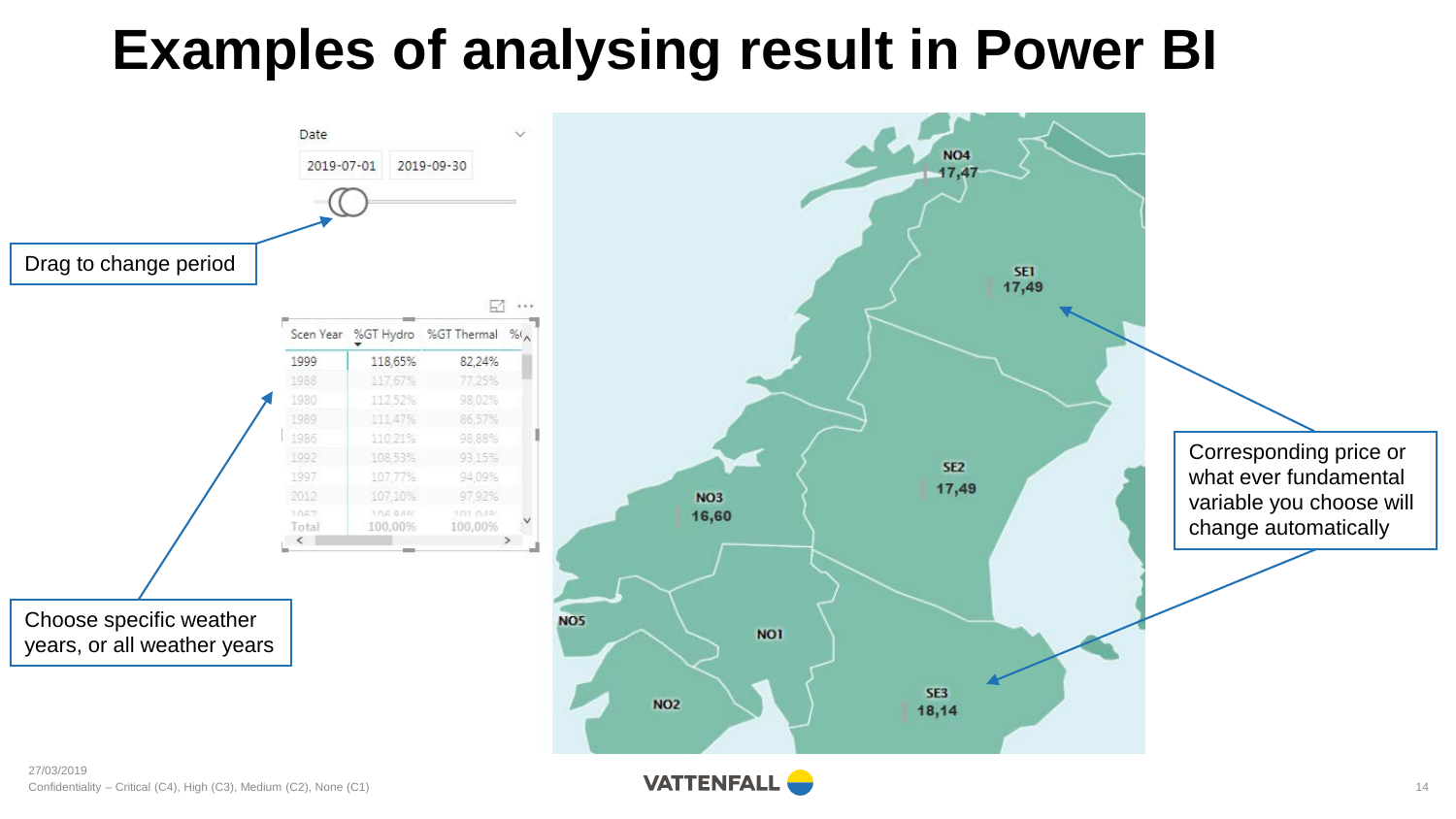### **Examples of analysing result in Power BI**





With a click:

- Change price area
- Change time discretization, e.g. daily, weekly, monthly, yearly
- View different fundamentals, e.g. production, price, demand etc